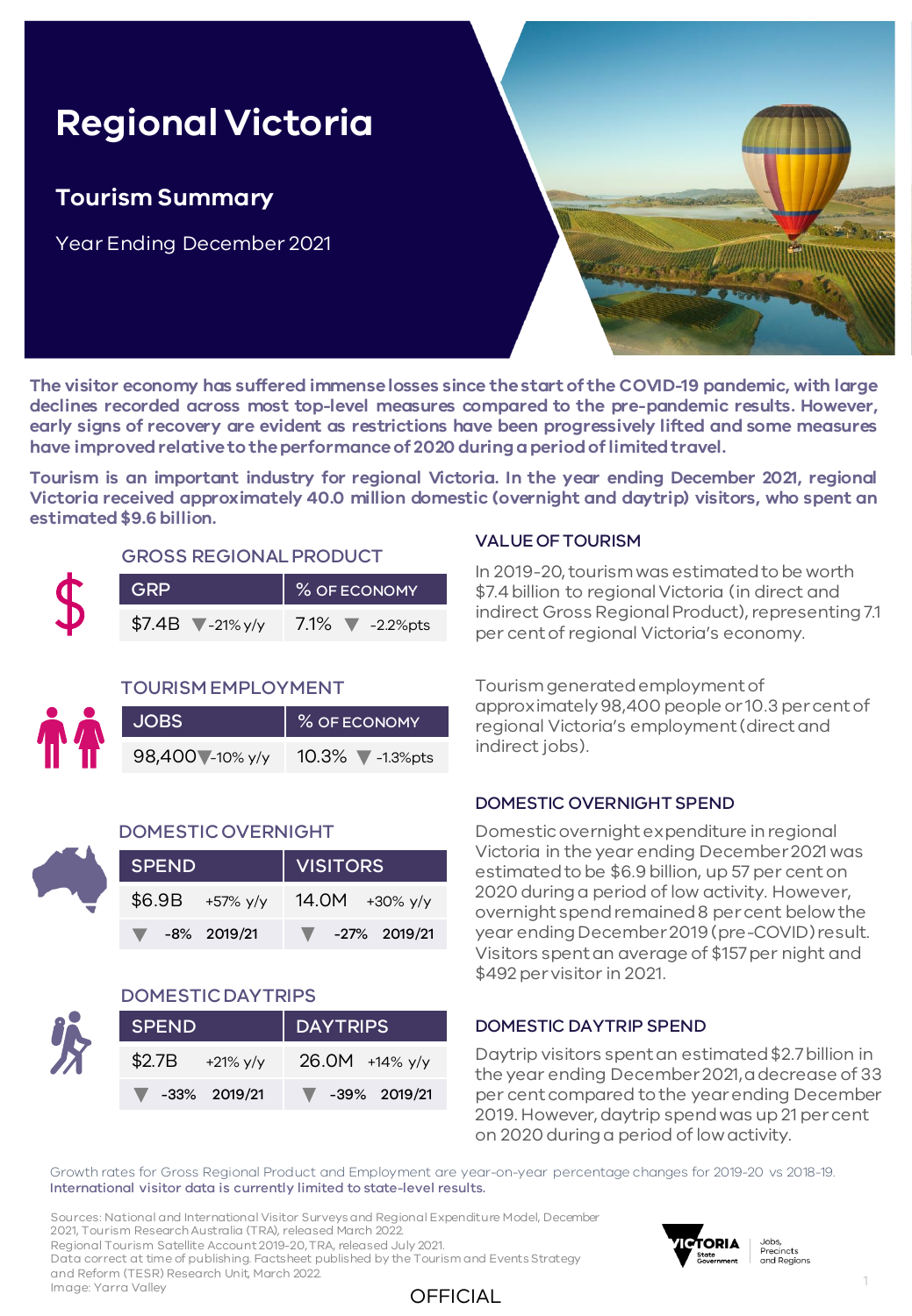### **Regional Victoria**

### **Key Regional Tourism Statistics**

| <b>Tourism Economic Contribution</b> | 2014-15 | 2015-16 | 2016-17 | 2017-18 | 2018-19 | 2019-20 | <b>YOY</b><br>change<br>$(2019-20)$<br>$(\%)$ |  |  |  |
|--------------------------------------|---------|---------|---------|---------|---------|---------|-----------------------------------------------|--|--|--|
| <b>Gross Regional Product (GRP)</b>  |         |         |         |         |         |         |                                               |  |  |  |
| Direct GRP (\$m)                     | 3,508   | 3,657   | 4,047   | 4,328   | 4,929   | 3,963   | $-20%$                                        |  |  |  |
| Indirect GRP (\$m)                   | 3,296   | 3,417   | 3.791   | 4,079   | 4,502   | 3,456   | $-23%$                                        |  |  |  |
| Total GRP (\$m)                      | 6.805   | 7,074   | 7,838   | 8,407   | 9,431   | 7,419   | $-21%$                                        |  |  |  |
| Direct GRP (%)                       | 4.2%    | 4.3%    | 4.4%    | 4.5%    | 4.9%    | 3.8%    | $-1.1\%$ pts                                  |  |  |  |
| Indirect GRP (%)                     | 3.9%    | 4.0%    | 4.2%    | 4.3%    | 4.5%    | 3.3%    | $-1.1\%$ pts                                  |  |  |  |
| Total GRP (%)                        | 8.1%    | 8.2%    | 8.6%    | 8.8%    | 9.3%    | 7.1%    | $-2.2%$ pts                                   |  |  |  |
| <b>Persons Employed</b>              |         |         |         |         |         |         |                                               |  |  |  |
| Direct Employment (000s)             | 65.8    | 67.0    | 74.1    | 78.4    | 83.6    | 77.9    | $-7%$                                         |  |  |  |
| Indirect Employment (000s)           | 18.8    | 19.6    | 21.8    | 23.5    | 26.1    | 20.5    | $-22%$                                        |  |  |  |
| <b>Total Employment (000s)</b>       | 84.6    | 86.7    | 95.9    | 101.9   | 109.7   | 98.4    | -10%                                          |  |  |  |
| Direct Employment (%)                | 7.9%    | 7.8%    | 8.3%    | 8.6%    | 8.8%    | 8.2%    | $-0.7\%$ pts                                  |  |  |  |
| Indirect Employment (%)              | 2.3%    | 2.3%    | 2.4%    | 2.6%    | 2.8%    | 2.1%    | $-0.6%$ pts                                   |  |  |  |
| Total Employment (%)                 | 10.1%   | 10.1%   | 10.7%   | 11.1%   | 11.6%   | 10.3%   | $-1.3%$ pts                                   |  |  |  |

| <b>Visitors, Nights and Expenditure</b>        | <b>YE Dec</b><br>2016 | <b>YE Dec</b><br>2017 | <b>YE Dec</b><br>2018 | <b>YE Dec</b><br>2019 | <b>YE Dec</b><br>2020 | <b>YE Dec</b><br>2021    | <b>YOY</b><br>change<br>(YE Dec<br>2020-21)<br>(%) | 2 year<br>change<br>(YE Dec<br>$2019 - 21$<br>(%) | <b>YE Dec</b><br>2021<br><b>Share</b><br><b>Total</b> |
|------------------------------------------------|-----------------------|-----------------------|-----------------------|-----------------------|-----------------------|--------------------------|----------------------------------------------------|---------------------------------------------------|-------------------------------------------------------|
| <b>Domestic</b>                                |                       |                       |                       |                       |                       |                          |                                                    |                                                   |                                                       |
| Daytrip visitors (000's)                       | 31,884                | 34,565                | 36,661                | 42,407                | 22,790                | 26,011                   | 14%                                                | $-39%$                                            | 65.1%                                                 |
| Overnight visitors (000's)                     | 13,955                | 16,537                | 16,873                | 19,051                | 10,704                | 13,966                   | 30%                                                | $-27%$                                            | 34.9%                                                 |
| Total domestic visitors (000's)                | 45,839                | 51,103                | 53,534                | 61,458                | 33,495                | 39,977                   | 19%                                                | $-35%$                                            | 100.0%                                                |
| Visitor nights (000's)                         | 39,932                | 46,169                | 46,990                | 52,783                | 34,654                | 43,618                   | 26%                                                | $-17%$                                            | 100.0%                                                |
| Length of stay (nights)                        | 2.9                   | 2.8                   | 2.8                   | 2.8                   | 3.2                   | 3.1                      |                                                    |                                                   |                                                       |
| Daytrip Expenditure (\$m)                      | 2,810                 | 3,231                 | 3,330                 | 4,070                 | 2,266                 | 2.741                    | 21%                                                | $-33%$                                            | 28.5%                                                 |
| Daytrip spend per trip                         | 88                    | 93                    | 91                    | 96                    | 99                    | 105                      |                                                    |                                                   |                                                       |
| Domestic Overnight Expenditure (\$m)           | 5,148                 | 6,064                 | 6,573                 | 7,458                 | 4,376                 | 6,866                    | 57%                                                | $-8%$                                             | 71.5%                                                 |
| Domestic Overnight Spend per Visitor (\$)      | 369                   | 367                   | 390                   | 391                   | 409                   | 492                      |                                                    |                                                   |                                                       |
| Domestic Overnight Spend per Night (\$)        | 129                   | 131                   | 140                   | 141                   | 126                   | 157                      |                                                    |                                                   |                                                       |
| Total Domestic Expenditure (\$m)               | 7,958                 | 9.295                 | 9,903                 | 11,529                | 6.641                 | 9,607                    | 45%                                                | $-17%$                                            | 100.0%                                                |
| International                                  |                       |                       |                       |                       |                       |                          |                                                    |                                                   |                                                       |
| Overnight visitors (000's)                     | 496                   | 532                   | 565                   | 594                   | 133                   | ۰                        | $\overline{\phantom{a}}$                           | $\overline{\phantom{0}}$                          |                                                       |
| Visitor nights (000's)                         | 7.126                 | 7,959                 | 8,126                 | 9,787                 | 2,116                 | $\overline{a}$           | $\overline{a}$                                     | $\overline{\phantom{0}}$                          |                                                       |
| Length of stay (nights)                        | 14.4                  | 15.0                  | 14.4                  | 16.5                  | 15.9                  | $\overline{a}$           |                                                    |                                                   |                                                       |
| International Overnight Expenditure (\$m)      | 479                   | 523                   | 580                   | 610                   | 126                   | $\overline{a}$           | $\sim$                                             | $\overline{\phantom{a}}$                          |                                                       |
| International Overnight Spend per Visitor (\$) | 966                   | 982                   | 1,026                 | 1.027                 | 947                   | $\overline{\phantom{0}}$ |                                                    |                                                   |                                                       |
| International Overnight Spend per Night (\$)   | 67                    | 66                    | 71                    | 62                    | 60                    | ۰                        |                                                    |                                                   |                                                       |

For year ending December 2021, international visitor data is currently limited to state-level results.

Sources: National and International Visitor Surveys and Regional Expenditure Model, December 2021, TRA, released March 2022.

Regional Tourism Satellite Account 2019-20, TRA, released July 2021.

Improvements in the NVS methodology has resulted in a break in series. Please use caution when comparing 2020 and 2021 results with previous time periods and releases.

For further information on methodology changes and impacts refer to the TRA NVS Methodology. Note: Figures noted as '-' are under the publishable threshold.

Factsheet published by the TESR Research Unit, March 2022